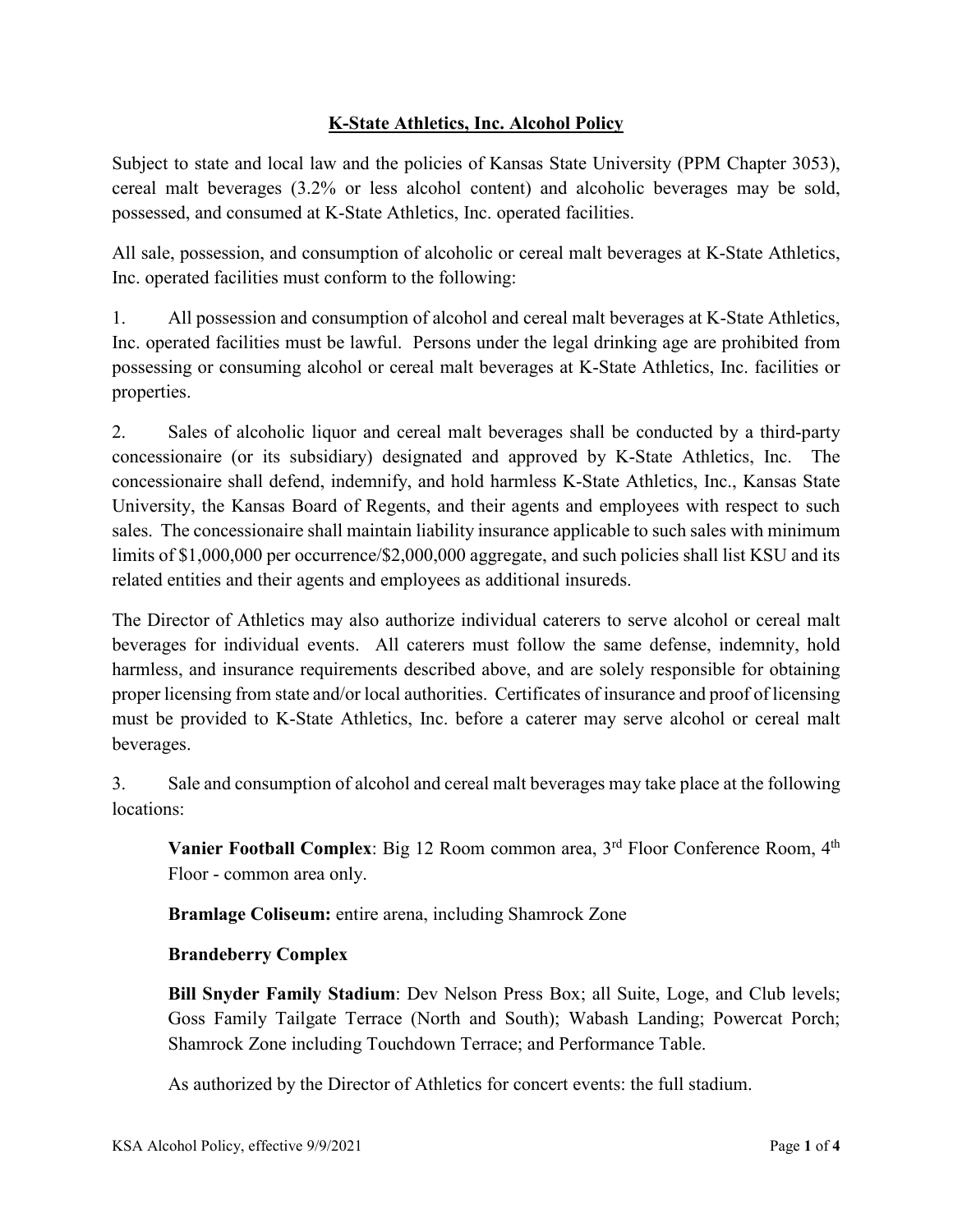## **Cat Town, Northeast Lawn, and North Vanier lots**

### **Tointon Family Stadium**

#### **Buser Family Park**

### **Ice Family Basketball Center:** Berney Family Reception Area

#### 4. Tailgating

a. Football. Consistent with the requirements of this policy, tailgating activity that includes lawful consumption of alcohol and cereal malt beverages is permitted before and during football games on lots adjacent to Bill Snyder Family Stadium, specifically the East and West Parking Lots, the Gate 9 parking lot, and the Olympia Drive parking lot (just north of the Chester E. Peters Recreation Complex), from five hours before kickoff until the end of the third quarter. Sale of alcoholic beverages in parking lots is prohibited. Containers of a capacity in excess of one gallon are not permitted. Consumption must take place from cups or unmarked containers – no glass. Individuals consuming alcoholic beverages at tailgates will be responsible for their conduct and that of their guests. Persons may only bring in alcoholic beverages for personal consumption. KSU police will determine whether quantities are in excess of amounts for personal consumption.

b. Baseball, Basketball, Soccer, and Volleyball. Consistent with the requirements of this policy, tailgating activity that includes lawful consumption of alcohol and cereal malt beverages is permitted before and during baseball, basketball, soccer, and volleyball contests on lots adjacent to Bill Snyder Family Stadium, specifically the East and West Parking Lots (basketball, volleyball) and the West Parking Lot (baseball, soccer) from two hours before the start of each contest until: the end of the third quarter (women's basketball), the second half under 12:00 media timeout (men's basketball), the end of the sixth inning (baseball), 20 minutes remaining in the second half (soccer), and the beginning of the  $3<sup>rd</sup>$  set (volleyball). Sale of alcoholic beverages in these lots is prohibited. Containers of a capacity in excess of one gallon are not permitted. Consumption must take place from cups or unmarked containers – no glass. Individuals consuming alcoholic beverages at tailgates will be responsible for their conduct and that of their guests. Persons may only bring in alcoholic beverages for personal consumption. Athletics personnel will determine whether quantities are in excess of amounts for personal consumption.

5. Alcohol and cereal malt beverages may not be brought into any facility, other than by the authorized concessionaire or caterer(s). Alcohol and cereal malt beverages cannot be purchased and then taken to or through any area where consumption is prohibited.

6. Non-alcoholic beverages and food must be available wherever alcohol or cereal malt beverages are consumed.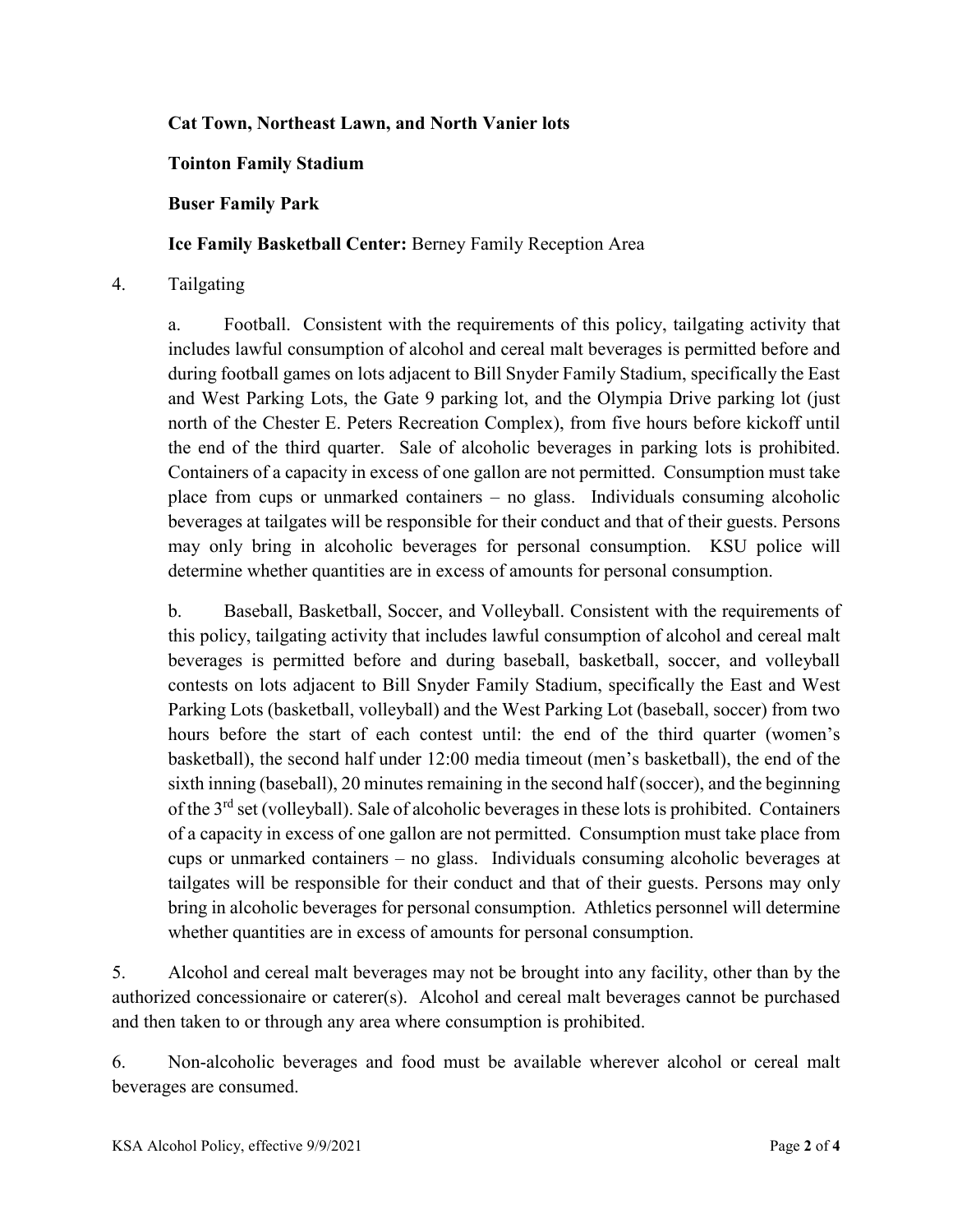7. Sales of alcohol and cereal malt beverages must end before the completion of competition as set forth below.

**Football**: conclusion of the third quarter.

**Baseball**: conclusion of the sixth inning.

**Men's Basketball**: 15:00 mark of the second half.

**Women's Basketball**: 5:00 mark of the third quarter.

**Soccer**: 30:00 mark of the second half.

**Volleyball**: at beginning of 3<sup>rd</sup> set.

8. Persons attending athletic events will not be permitted to bring in beverages or beverage containers, except for one unopened 1-liter bottle of commercial-brand water that is not frozen. KSU police officers and athletic ticket takers will ask persons bringing beverage containers to the gates to leave them outside or return them to their private vehicles. Any containers found inside the athletic event/stadium will be confiscated and violators will be subject to ejection and applicable legal action.

9. Any disorderly person will be barred from entering an athletic event or will be evicted from Athletics-operated property at the discretion of Athletic Department employees or the KSU police.

# **Effective September 9, 2021 per KSA Board approval via Consent Resolution 21-01.**